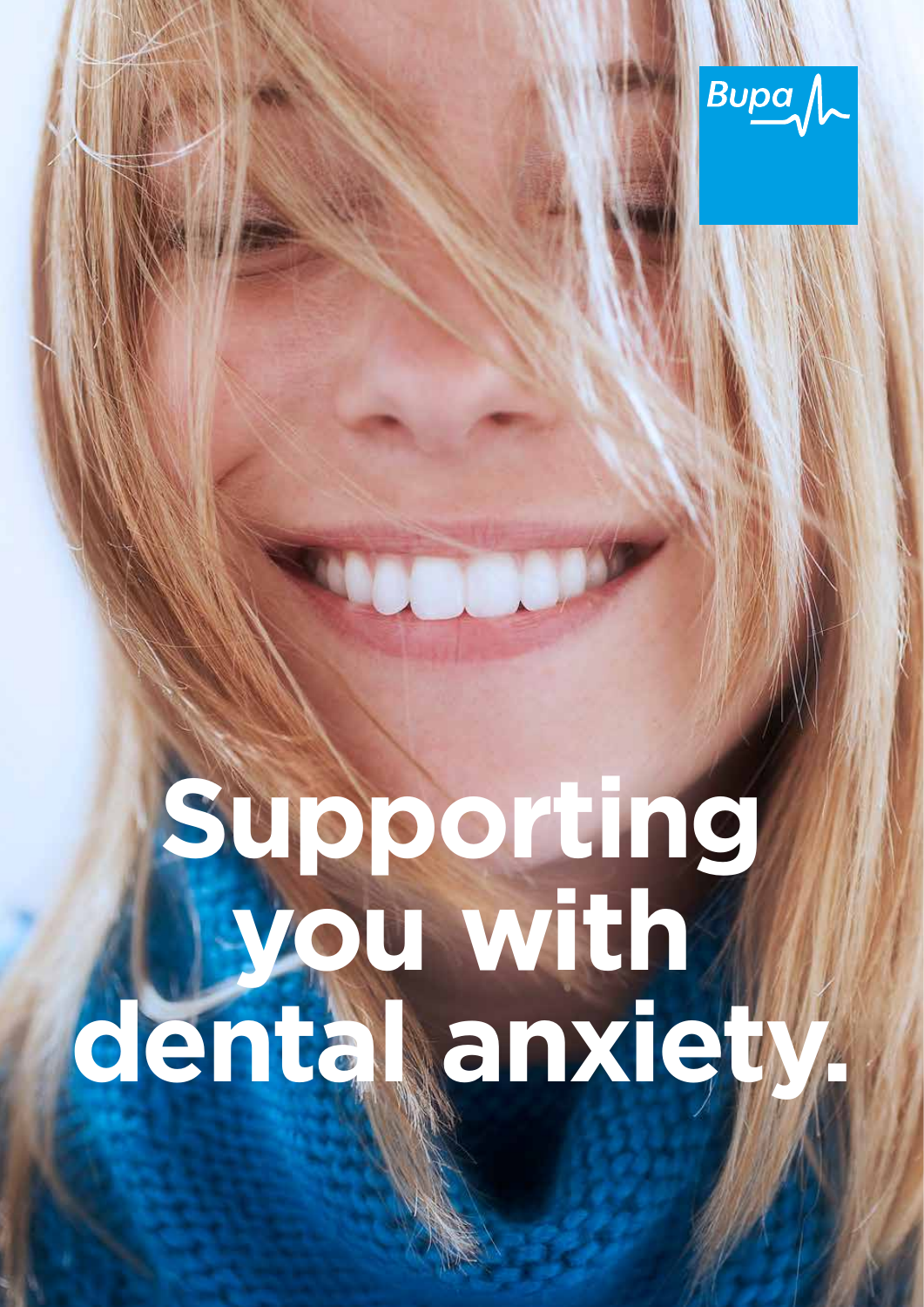## **Lots of people get nervous or worried about going to the dentist. This is called dental anxiety.**

You may have low or moderate levels of anxiety, where you feel anxious but can cope. Or your levels of anxiety may be high or extreme. If your anxiety is so bad that you don't go to the dentist at all, even when you need treatment, you may have dental phobia. Some people with dental phobia have panic attacks at the thought of going to the dentist.

In the UK, around **4 in every 10 adults** have a fear of the dentist. And around **1 in every 10 adults** have some form of extreme dental anxiety. Children can have dental anxiety too. If you have dental anxiety or dental phobia, it's important to get the help you need. That will help you to keep going to the dentist, which is vital for your oral health.

## **What are the signs of dental anxiety?**

Before a dental appointment, these are some possible signs of dental anxiety:

- $\blacksquare$  sweating
- a fast or pounding heartbeat
- $\blacksquare$  feeling faint
- $\blacksquare$  crying or feelings of panic

## **What causes dental anxiety?**

#### You can have dental anxiety for lots of different reasons. You may:

- $\blacksquare$  have had a bad experience at the dentist when you were younger or as an adult
- have listened to other people's negative dentist stories, or read about them in the news
- have a close relative who has dental anxiety – some research shows dental anxiety can be inherited
- $\blacksquare$  tend to be anxious about other things too

You may also be worried about what will happen when you go to the dentist. You may have a fear of:

- not being in control
- $\blacksquare$  the dentist's drill noises
- **n** injections and the needles used for local anaesthetics
- De injuries during treatments
- a choking or gagging sensation when having treatment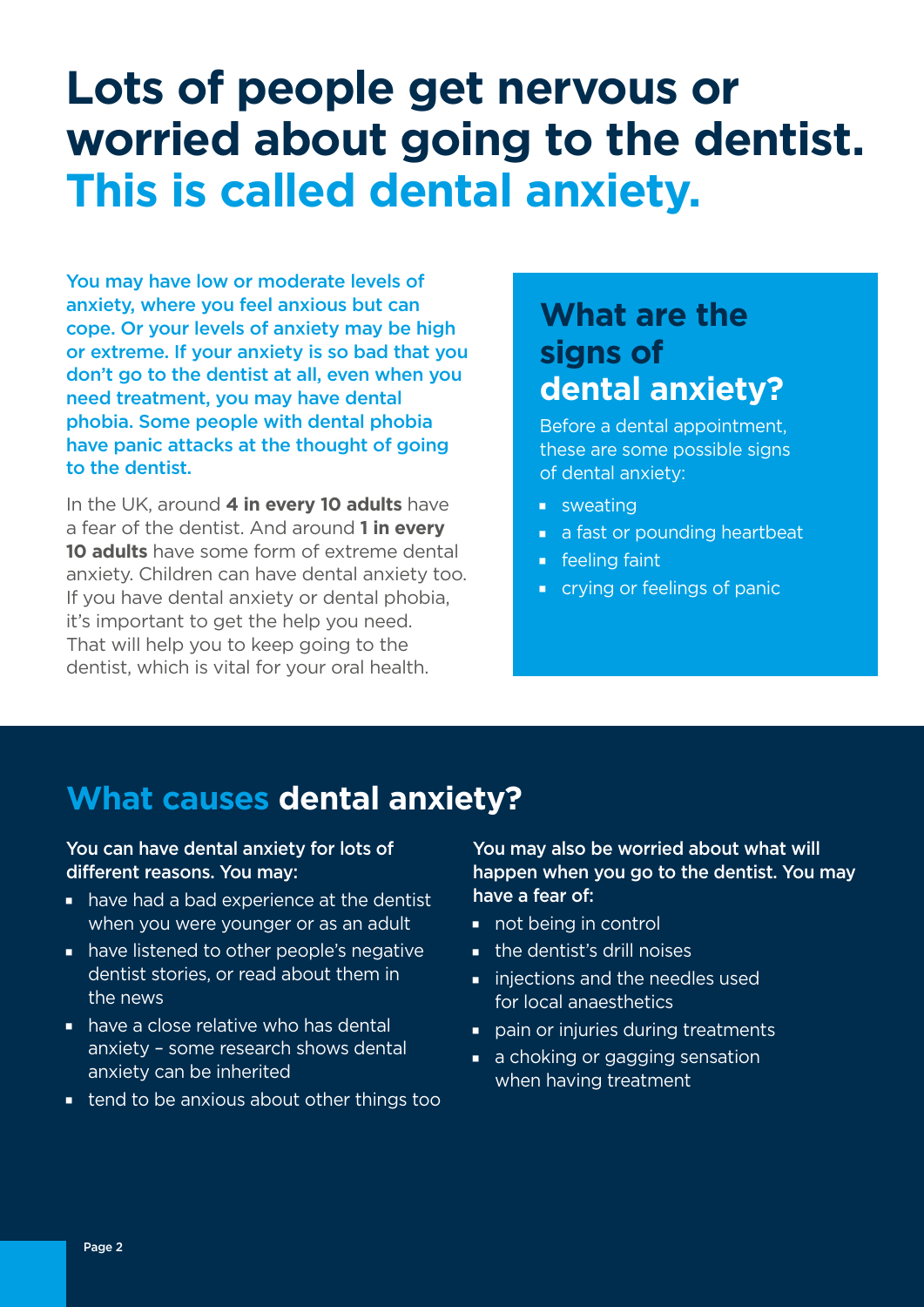

## **What can I do about my dental anxiety?**

When you make an appointment at your If you're unsure about anything, don't be dental surgery, tell the receptionist that afraid to ask. Your dentist can show you how you have dental anxiety. Ask to see a dentist the equipment works and reassure you. who has experience treating nervous patients. Before you have any treatment, agree a<br>Then, at the appointment, tell the dentist "Stop - I need a break" signal with your<br>and dental hygienist too. Think about why<br>you may fee

If the dental team knows how you're feeling,<br>they can make a special effort to help you<br>feel as comfortable and relaxed as possible.<br>They can talk you through your appointment<br>They can talk you through your appointment<br>The and answer any questions you may have.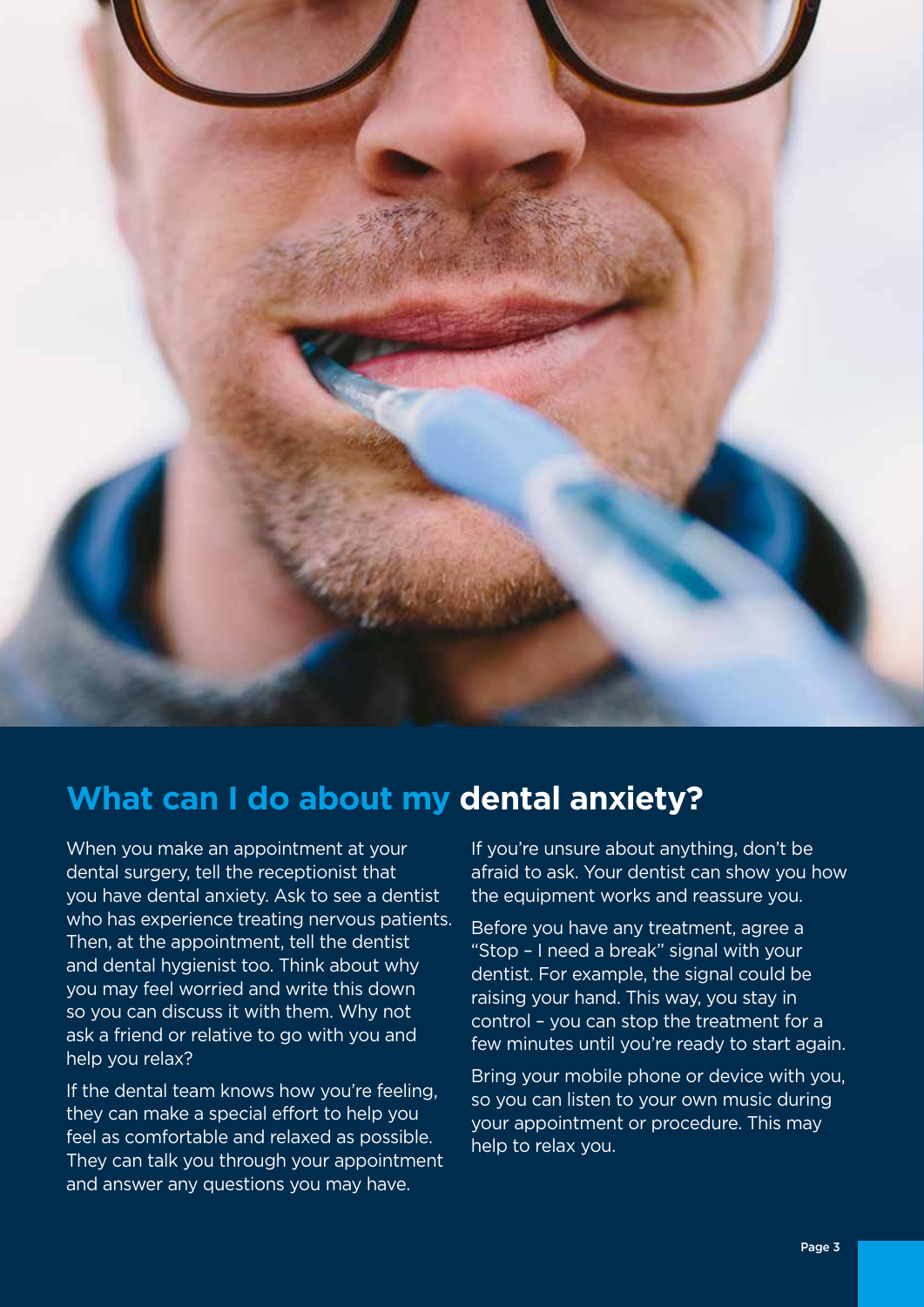## **How can my dental anxiety be controlled?**

If you're fnding it hard to manage your anxiety yourself, your dentist may suggest you try some treatments. They may be trained to give you these treatments themselves, or they may refer you to someone else.



#### **Relaxation**

Practising relaxation regularly can help to lower your stress levels and help you to cope when you feel anxious, this really helps to make any treatment or procedure more comfortable. You may find it helpful to try relaxation and mindfulness exercises.

Some relaxation practices include deep breathing and muscle relaxation. You can find a guided progressive muscle relaxation podcast on the Bupa website. There are also popular apps you can download to for relaxation and mindfulness.

Relaxation can also be coupled with something called systemic desensitisation. This involves talking about your fears and ordering them from least to most troubling. You're taught relaxation techniques and then gradually expose yourself to your fears to help you overcome them.

Another relaxation technique you could look into is called guided imagery. It encourages you to channel your attention and focus it on a happy image. This helps you to relax, which then makes you feel less anxious.



#### **Sedation**

If your dental anxiety is bad, your dentist may offer you sedation. This can ease your anxiety and help you relax. If you're sedated, you'll be awake and able to respond to your dentist during your procedure. But you won't be aware of what's happening and may not be able to remember it.

You can be sedated in several different ways.

**Sedative tablets.** Your doctor or dentist may prescribe a small dose of an oral sedative to take before your procedure. This is called oral pre-medication.

When you arrive for your dental treatment, you may be given a higher dose oral sedative (this is known as oral sedation).

- **Gas and air' (inhalation sedation).** During the procedure, you'll breathe in a mixture of nitrous oxide and oxygen through a mask over your nose. This will help you relax and ease any pain.
- A sedative injection. This will be done by your dentist, an anaesthetist or a doctor who is specially trained.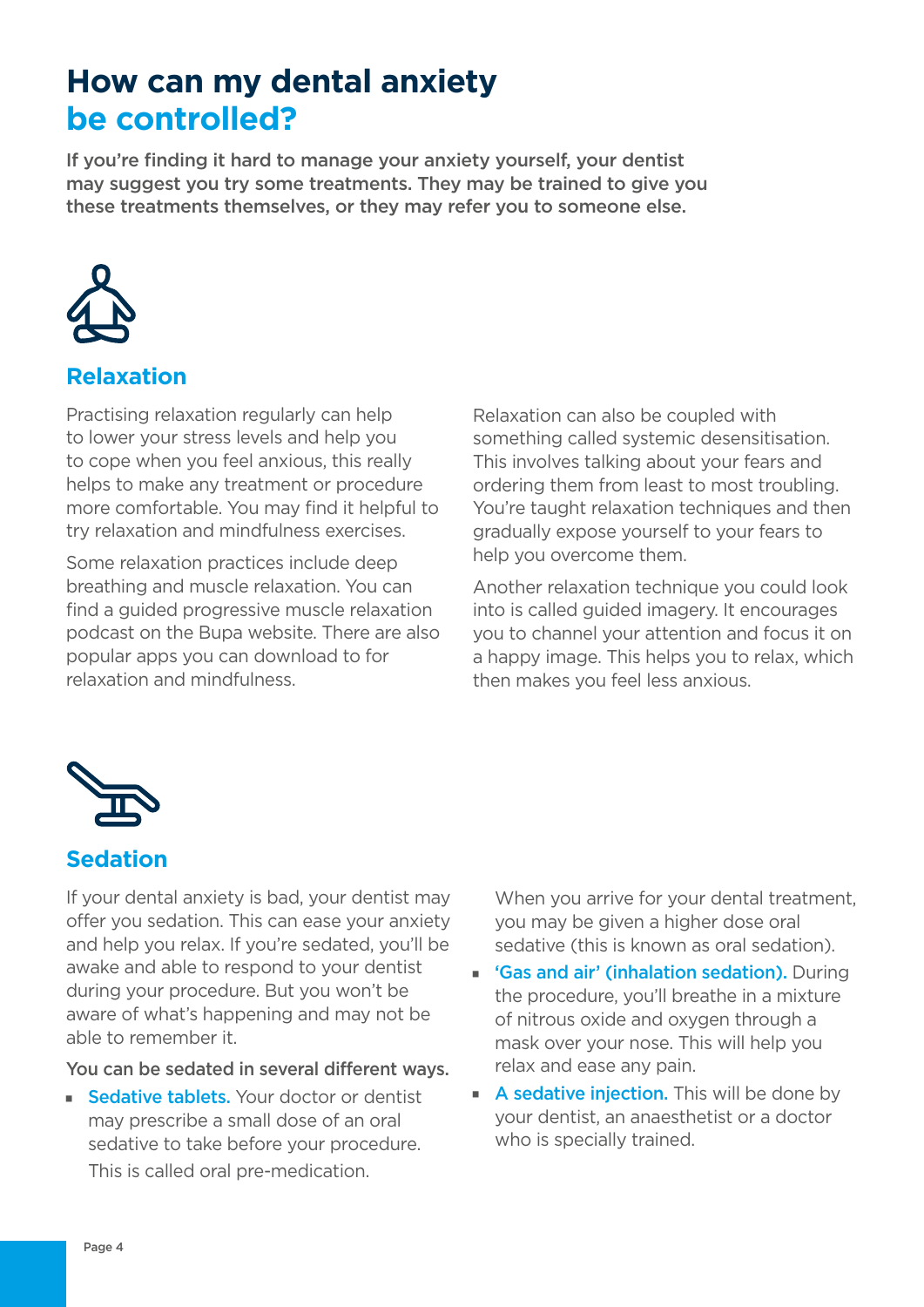

#### **General anaesthesia**

Most dentists don't recommend a general anaesthetic for routine dental treatments. They'll only recommend a general anaesthetic if you have very bad anxiety or a dental phobia and can't have sedation. To have a dental procedure under a general anaesthetic, they may refer you to the oral surgery department of your local hospital. General anaesthesia is carried out by a trained anaesthetist. You'll be asleep and unable to respond during your procedure. You won't remember it when you wake up.



#### **Cognitive behavioural therapy**

Cognitive behavioural therapy (CBT) is a type of talking therapy or counselling. It could help you to control negative thoughts and feelings about going to the dentist and change how you react. You can have CBT with a therapist, or try self-guided CBT using books, websites or apps – ask your doctor for recommendations.



#### **Complementary therapies**

Complementary therapies aren't considered part of conventional medicine. But they may be used alongside conventional treatments for certain conditions. Acupuncture may be used to help treat dental anxiety. Some people find aromatherapy – inhaling certain essential oils, such as lavender – helps too.

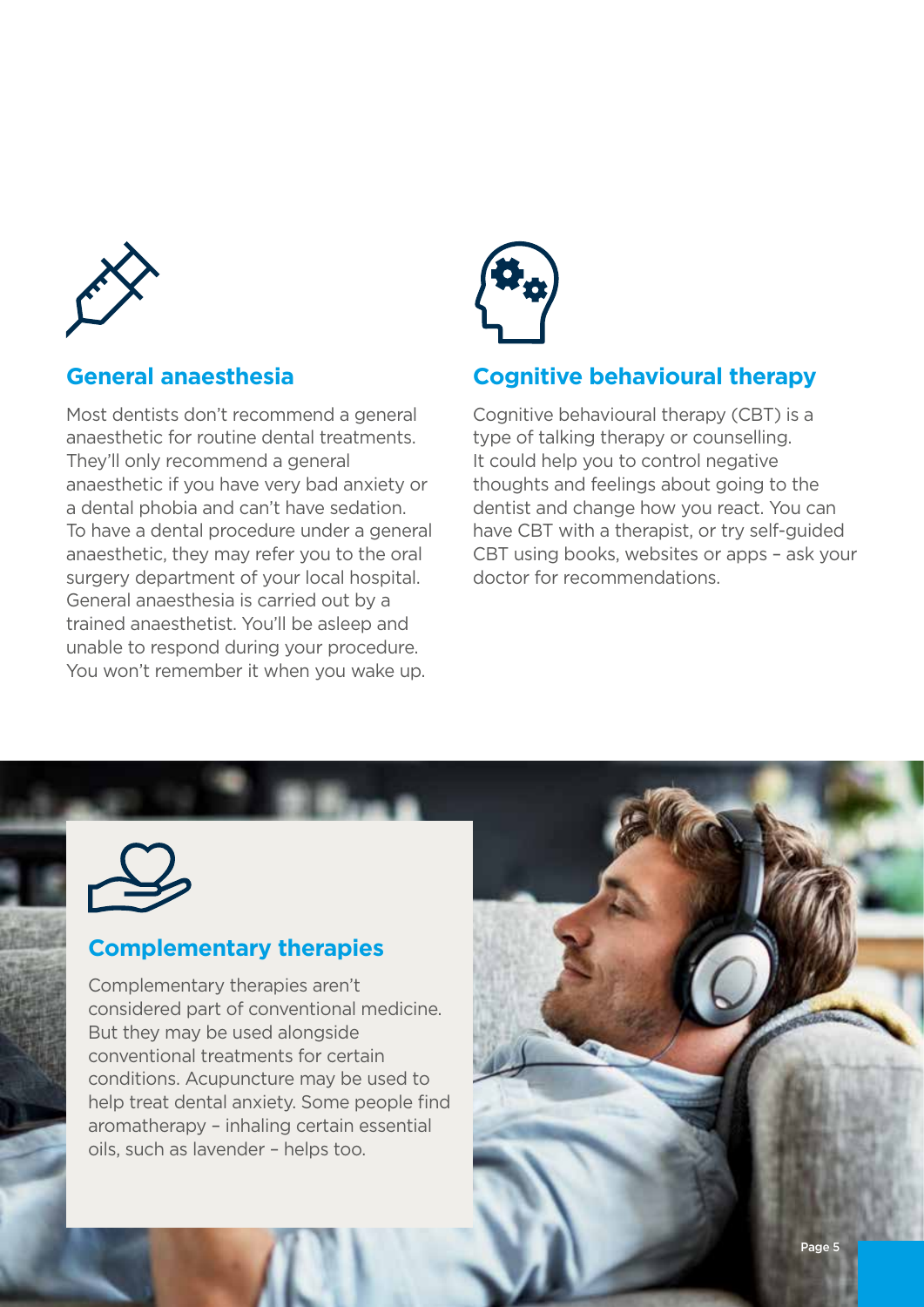

Try and seek help if you are worried or anxious about visiting the dentist as it's important to keep up with your oral health checks for your overall health and wellbeing.

There are many aids to help overcome your dental phobia and it's very common, so you shouldn't feel embarrassed about your situation. The advice in this quide should help you find a solution and if you're short on time, here are my quick tips:

- write down your feelings to help you understand more clearly what you're afraid of
- $\blacksquare$  download a mindfulness app that offers guided meditations, breathing exercises and relaxing music to clear the mind
- take a family member, or close friend, to your appointment for support
- go to their dentist appointment as watching someone else could be key to facing your fears
- $\blacksquare$  discuss any concerns with your dentist

#### Dr Shaila Patel-Buxton Bupa Dental Anxiety Management Expert

#### **Sources**

Appukuttan DP. Strategies to manage patients with dental anxiety and dental phobia: literature review. Clin Cosmet Investig Dent 2016; 8:35-50.

Dental phobia. Anxiety UK. [www.anxietyuk.org.uk,](www.anxietyuk.org.uk) accessed April 2021 Beaton L, Freeman R, Humphris G. Why are people afraid of the dentist? Observations and

explanations. Med Princ Pract. 2014;23(4):295-301. doi:10.1159/000357223

2009 Adult Dental Health Survey. NHS/The Health and Social Care Information Centre. Published March 2011

Heidari, E., Banerjee, A. & Newton, J. Oral health status of non-phobic and dentally phobic individuals; a secondary analysis of the 2009 Adult Dental Health Survey. Br Dent J 2019, E9 (2015) Top ten tips for beating dental phobia. Anxiety UK.<www.anxietyuk.org.uk>, published August 2019 Appukuttan DP. Strategies to manage patients with dental anxiety and dental phobia: literature

review. Clin Cosmet Investig Dent. 2016;8:35-50. Published 2016 Mar 10. doi:10.2147/CCIDE.S63626 My fear of the dentist. Oral Health Foundation. [www.dentalhealth.org,](www.dentalhealth.org) accessed April 2021 Cognitive and behavioural therapies. Patient. patient.info, last reviewed April 2014

Premedication. Patient. patient.info, last reviewed August 2019

You and your anaesthetic. Royal College of Anaesthetists. [www.rcoa.ac.uk,](www.rcoa.ac.uk) published February 2020 Patient FAQs. Royal College of Anaesthetists.<www.rcoa.ac.uk>, accessed April 2021 Complementary and alternative medicine. Patient. patient.info, reviewed February 2016

This information was published by Bupa's Health Content Team and is based on reputable sources of medical evidence. It has been reviewed by Dr Shaila Patel-Buxton – Dentist. The information is not intended nor implied to be a substitute for professional medical advice nor is it intended to be for medical diagnosis or treatment. Published May 2021.